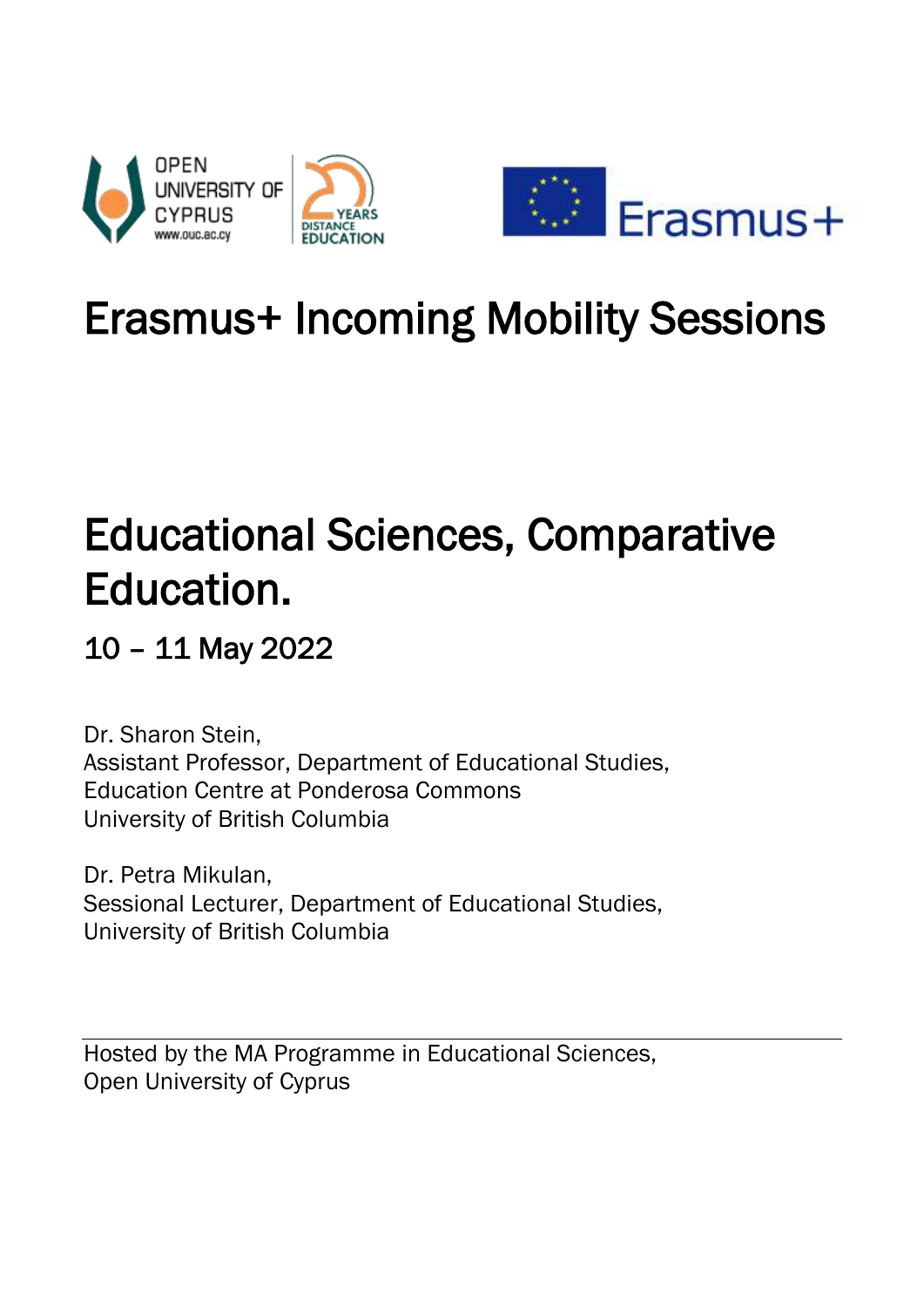# Educational Sciences, Comparative Education.

### Guest speakers' short bio

Dr. Sharon Stein is Assistant Professor of the Department of Educational Studies at the University of British Columbia (Columbia). Her research brings critical and decolonial perspectives to the study and practice of internationalization, decolonization, and sustainability in higher education. Through her work, she seek to interrupt common colonial patterns of educational engagement, including: uneven, paternalistic, and extractive relationships between dominant and marginalized communities; simplistic solutions to complex problems; and ethnocentric imaginaries of justice, responsibility, and change. In her work on higher education and beyond, she emphasizes both the importance and the difficulty of addressing the interrelated ecological, cognitive, affective, relational, political and economic dimensions of local and global (in)justice.

More info:<https://edst.educ.ubc.ca/facultystaff/sharon-stein/>

Dr. Petra Mikulan currently teaches educational foundations, curriculum theory and educational ethics in the Department of Educational Studies at the University of British Columbia, where she completed SSHRC and Killam funded postdoctoral fellowship. Her work addresses transdisciplinary intersections between ideas of vitalism and life as they pertain to ethics, feminist race theory, bioinformatics, and post-qualitative reading.

More info:<https://www.researchgate.net/profile/Petra-Mikulan>

# Host University and Programme of Study

The [Open University of Cyprus](https://www.ouc.ac.cy/index.php/en/) (OUC) is a European public University specialised in open and distance education. The OUC offers and delivers online undergraduate, masters, doctoral, and lifelong learning study programmes, as well as, short-duration executive and professional education courses. The OUC utilises the latest technological tools and applications and applies a variety of online and distant learning approaches. The University offers knowledge and training of high academic standards, building up skills and competencies of learners, and provides an inclusive, inspiring, and enjoyable learning experience.

The Invited Lectures of international calibre are organised by the Postgraduate Programme in [Educational Sciences](https://www.ouc.ac.cy/index.php/en/studies/master/studies-degrees-master-epa-new) of the Open University of Cyprus, and are financed under the [Erasmus+](https://www.ouc.ac.cy/index.php/en/university/internationalrelations/erasmus/erasmus-international)  [International Mobility Programme.](https://www.ouc.ac.cy/index.php/en/university/internationalrelations/erasmus/erasmus-international)

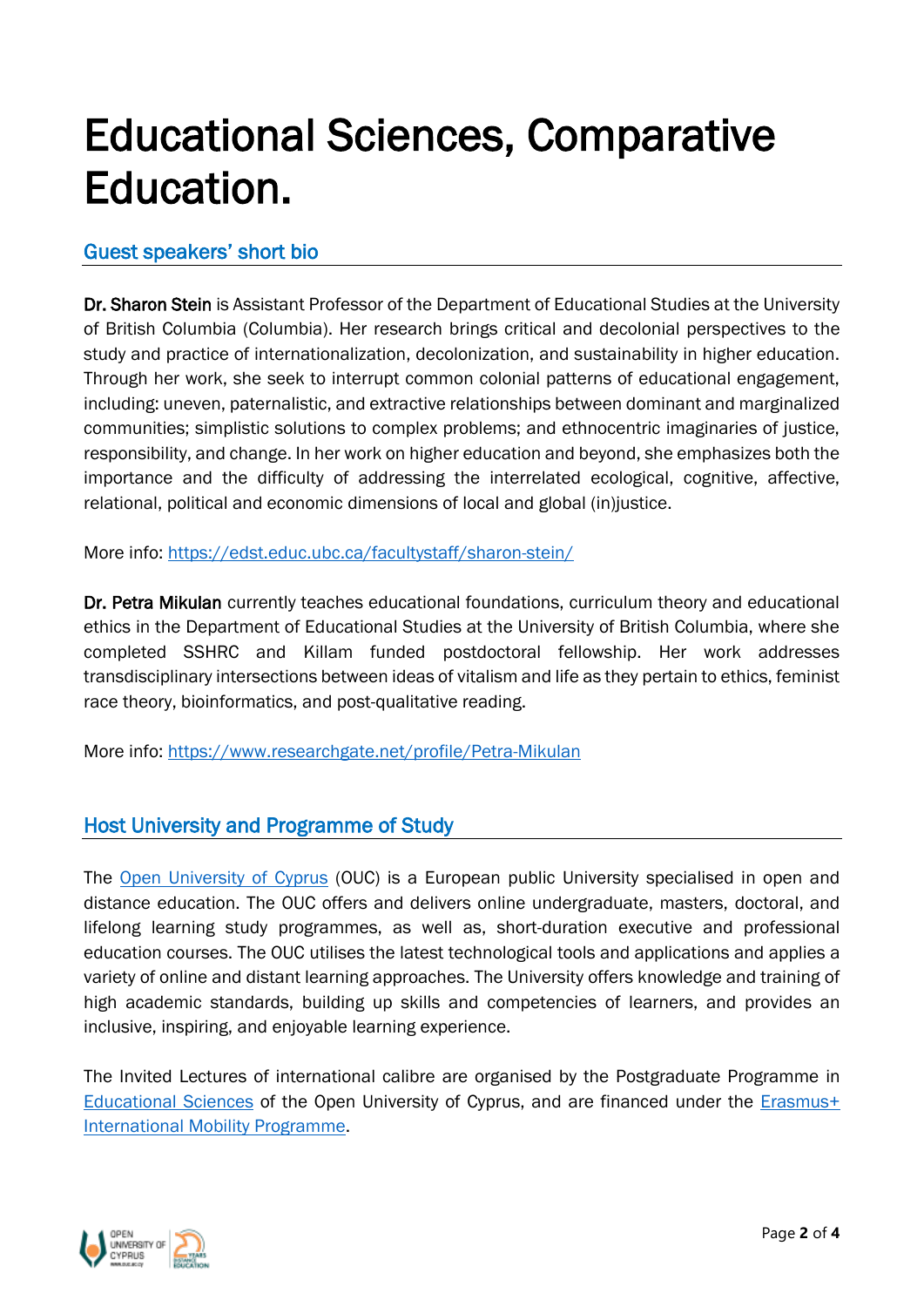### Lectures outline

#### 1. Time and Education against oppression

- Speaker: Dr. Petra Mikulan
- Date / Time: Tuesday, May 10, 2022 at 18:00 EEST (Cyprus local time)

● Hybrid Location: At the OUC Main Building, 33 Yiannou Kranidioti Avenue, 2220 Latsia, Nicosia, and Virtually on the OUC eLearning Platform at https://bit.ly/37clHbA

#### Abstract:

When you consider all the structures that are used to organise schooling – the years that make up the K-12 system; the number of hours of 'contact time'; the bells of the school day; the minutes allocated for tests, exercises, group work – it may seem that education has everything to do with time. But what could the study of time itself possibly bring to our understanding of education? What is there to say about time? It passes. It goes too quickly, or not quickly enough. So what? Our assumptions about time say a lot about who we are and how we understand the educational enterprise. If you think that time is like an arrow, steadily advancing forward, you might see the educational enterprise as the continuous development of learners towards ever better human beings. But what if you think that time is cyclical, as is the case in many indigenous cultures? What would constitute development? What would 'better' even mean? And what if time does not even really exist, which is what theoretical physicists are now telling us? Does that mean we have organised schooling in a completely arbitrary way? Can we even speak of 'better' in the absence of a linear sense of *before* and *after*? I address decolonization of time in education as a viable political ethics that wagers in the name of future possibles not already governed by extractive politics of colonial progress and oppressive regimes of knowing and doing, and contribute to ongoing debates about the implications of our theoretical choices for enriching educational study and pedagogies.

### 2. Pedagogies for Confronting Social and Ecological Challenges

- Speaker: Dr. Sharon Stein
- Date / Time: Wednesday, May 11, 2022 at 18:00 EEST (Cyprus local time)

● Hybrid Location: At the OUC Main Building, 33 Yiannou Kranidioti Avenue, 2220 Latsia, Nicosia, and Virtually on the OUC eLearning Platform at<https://bit.ly/37cIHbA>

#### Abstract:

Pedagogies for Confronting Social and Ecological Challenges This seminar will provide an overview of Dr. Stein's research about higher education, in particular her collaborative work as part of the Gesturing Towards Decolonial Futures Research Collective. While universities often frame themselves as best positioned to prepare young people to address contemporary social and ecological challenges, most were founded and developed in a very different context than the